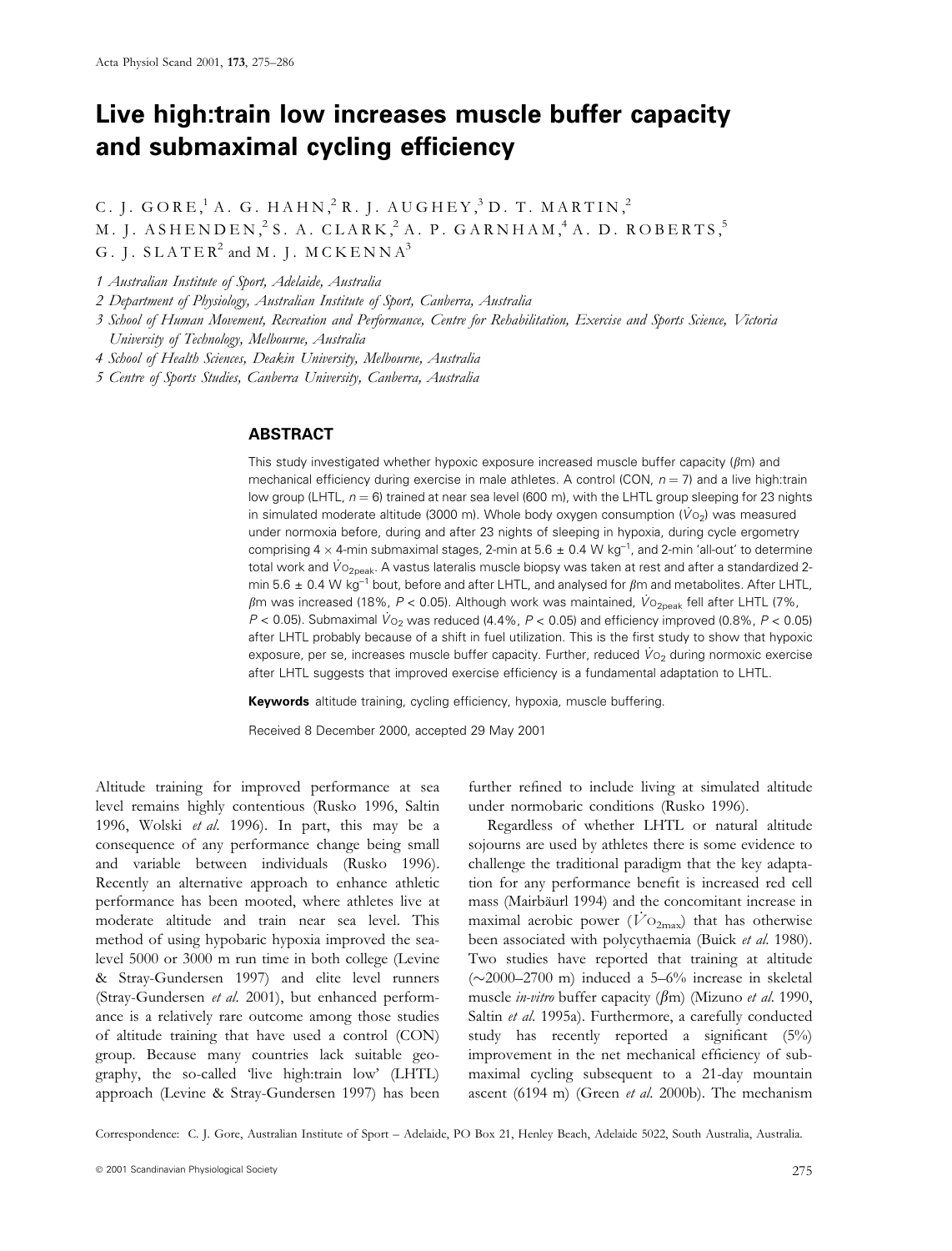of increased  $\beta$ m and mechanical efficiency is unclear, but in both cases hypoxia is a likely candidate.

Given the potential importance of anaerobic metabolism (Bulbulian et al. 1986) and efficiency (Snell & Mitchell 1984) to performance, even in highly trained endurance athletes, further investigation of possible anaerobic adaptations to hypoxia is clearly warranted. Based on the reported effect of 2 weeks living and training at natural altitude (Saltin et al. 1995a), we hypothesized that merely sleeping in moderate hypoxia (LHTL) for sufficient duration would improve  $\beta$ m. Secondly, based on the observation of Green et al. (2000b), we hypothesized that LHTL of sufficient duration would improve gross mechanical efficiency during submaximal cycle ergometry conducted in normobaric normoxia.

# MATERIALS AND METHODS

#### Subjects

Thirteen male athletes (nine triathletes, two crosscountry skiers and two cyclists) gave written consent to participate in this study, which was approved by the Australian Institute of Sport Ethics Committee. Subjects were ranked according to the power output achieved during the last 2 min of an incremental cycle ergometer test, that also established their peak oxygen consumption ( $\overline{V}$ O<sub>2peak</sub>). The ranking was used to assign subjects to two fitness-matched groups: the CON group  $(n = 7)$  and LHTL group  $(n = 6)$ . The physical characteristics of the CON and LHTL groups and their training frequency, intensity and duration did not differ (Table 1). The nine triathletes (four CON and five LHTL) trained together and the remaining athletes completed their own sport-specific training schedules.

Table 1 Physical and training characteristics. The live high:train low group (LHTL,  $n = 6$ ) lived at 3000 m simulated altitude and trained at 600 m (Canberra, Australia), while the control group (CON,  $n = 7$ ) lived and trained in Canberra. The data for peak oxygen consumption  $(\dot{V}_{\text{O}_{2\text{neak}}})$  and 'all-out' 2-min power output are those achieved during habituation (see Fig. 1). Data are mean and (SD). No significant differences were found between groups for any variable

| Variable                                            | LHTL         | CON        |
|-----------------------------------------------------|--------------|------------|
| Age (year)                                          | 25.4(3.6)    | 25.1(5.2)  |
| Height (cm)                                         | 183.5 (10.0) | 181.2(6.3) |
| Body mass (kg)                                      | 73.0(6.7)    | 73.3(6.1)  |
| $\dot{V}$ O <sub>2peak</sub> (L min <sup>-1</sup> ) | 5.08(0.34)   | 4.95(0.45) |
| All-out 2-min power output $(W \text{ kg}^{-1})$    | 5.74(0.46)   | 5.72(0.31) |
| Training (sessions week <sup>-1</sup> )             | 7.1(2.3)     | 6.8(2.3)   |
| Training intensity (Borg units)                     | 13.8(1.1)    | 13.6(1.0)  |
| Training (h week <sup>-1</sup> )                    | 13.4(3.8)    | 10.6(5.7)  |
|                                                     |              |            |

## Experimental design

The study was conducted in Canberra, Australia at 600 m altitude,  $P_B \sim 711$  mmHg. The LHTL subjects spent 9.5 h night $^{-1}$  for 23 consecutive nights in a room where enriched nitrogen produced hypoxia that simulated 3000 m altitude (normobaric hypoxia;  $O_2 = 15.48\%$ . The CON subjects slept in their own homes under normobaric normoxia. Training and daytime living for all subjects was at an altitude of 600 m.

Submaximal workloads. After one habituation trial, subjects completed five, four-stage submaximal cycle ergometer tests before, during and after the LHTL group slept at simulated altitude. The timing of these submaximal ergometer tests was 4 and 5 days before (PRE), 2 and 3 days after (POST), as well as after 11 of the 23 nights of simulated altitude (MID) (Fig. 1). All tests were completed under normobaric normoxic conditions in Canberra on one ergometer (Excalibur Sport model, Lode, Groningen, Holland) that was dynamically calibrated with a torquemeter. Based on the habituation trial, workloads for each subject were programmed using the Lode `hyperbolic' mode at 1.5, 2.5, 3.5 and 4.5 W  $kg^{-1}$ ; and for the baseline test (day 5-PRE) these corresponded to an overall group mean of 36, 52, 68, and 84%  $\dot{V}$ O<sub>2peak</sub>. The workloads programmed on day 5-PRE were replicated for each subject's subsequent tests and their cadence on day 5-PRE was recorded each minute and then matched for the four subsequent tests. Controlling cadence was a necessary precaution when using the `hyperbolic' mode of the Lode ergometer because in this condition power output is constant and cadence independent, and yet cadence can markedly alter the  $\dot{V}_{\text{O}_2}$  of cycling (Woolford et al. 1999).

All-out trials. On days 5-PRE, 11-MID and 2-POST an `all-out' trial was conducted in which the submaximal ergometer test was followed by 4 min of rest and then by a 4-min maximal effort. The first 2 min was set at an individual load (mean  $\pm$  SD = 5.6  $\pm$  0.4 W kg<sup>-1</sup>) equivalent to 105% of the workload achieved at  $V_{\text{O}_\text{2peak}}$  in the habituation incremental test, and the last 2 min was an `all-out' effort. The 2 min workload at 5.6  $\pm$  0.4 W kg<sup>-1</sup> was programmed using the 'hyperbolic' mode of the Lode ergometer, after which the 2 min all-out workload reverted immediately to the `linear' mode of the ergometer with the linear factor (gearing) programmed according to individual requirements. In the 'linear' mode, power output on the Lode is cadence dependent and appropriate gearing is important for optimal performance. For each subject, the hyperbolic and linear factors used during the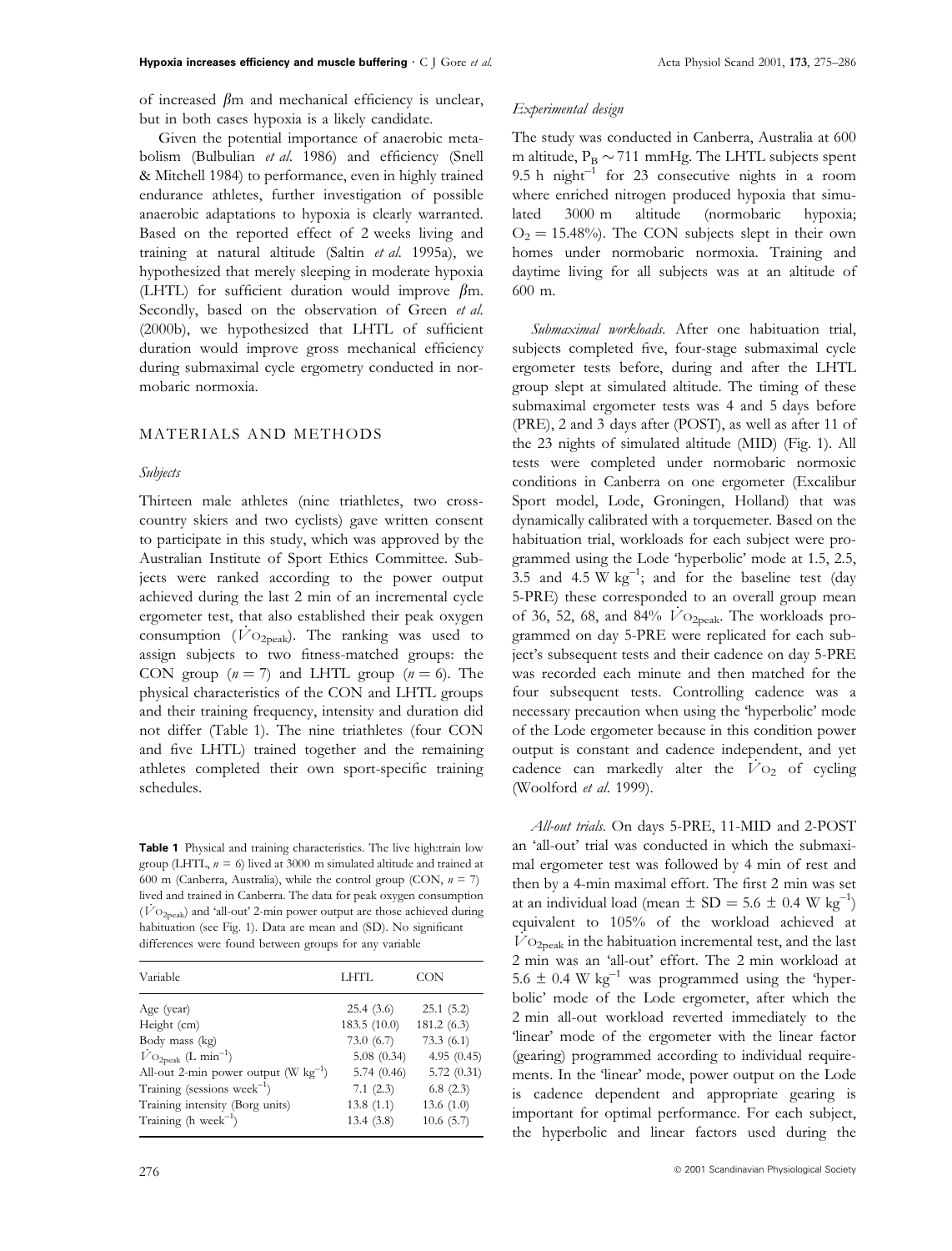

Figure 1 Testing schedule and simulated altitude exposure of control (CON,  $n = 7$ ) and live high:train low (LHTL,  $n = 6$ ) groups. Both the CON and LHTL trained in normobaric normoxia in Canberra (600 m altitude), Australia, while LHTL spent 23 nights in normobaric hypoxia.

habitation trial were replicated for the three subsequent all-out tests. During the all-out effort, total work,  $\dot{V}$  O<sub>2</sub> and  $V_{\text{O}_\text{2peak}}$  were recorded.

Biopsy trials. On days 4-PRE and 3-POST a 'biopsy trial' was conducted in which each subject had two muscle biopsies (vastus lateralis), one at rest  $\sim$ 30 min before the four-stage submaximal ergometer test and a second biopsy taken immediately (<15 s) after completing 2 min at 5.6  $\pm$  0.4 W kg<sup>-1</sup> (Fig. 1).

#### Subject preparation and analyser calibration

Simulated altitude. Throughout each of the 23 nights,  $\%$ O<sub>2</sub> and  $\%$ CO<sub>2</sub> inside the hypoxic room were measured every 30 min with Ametek (Pittsburgh, PA, USA) O2 and CO2 gas analysers (model S-3A and CD-3A, respectively) calibrated every 2 h at two points; with air from outside the laboratory and with one precision grade gas (BOC Gases Australia, Sydney, Australia). The LHTL subjects had their resting heart rate (HR) and blood oxyhaemoglobin saturation  $(S_pO_2)$  estimated with finger-tip pulse oximetry (model 505-US, Criticare, Waukesha, WI, USA) every 30 min.

Morning resting blood acid-base status. Resting venous blood was collected under normoxic conditions within 30 min of waking for both LHTL and CON. Samples were taken on the sixth day before entering the altitude house (6-PRE); after 3, 5, 12 and 22 nights at simulated

 $\circledcirc$  2001 Scandinavian Physiological Society 2007 Scandinavian Physiological Society 2007 Scandinavian Physiological Society

altitude (A3, A5, A12 and A22, respectively), as well as after one night of sleeping in normoxia (2-POST) for determination of acid-base variables (Fig. 1). With each subject supine, blood was sampled from a superficial forearm vein via a winged infusion set into a heparinized 2 mL blood gas syringe. Resting samples were also analysed for red blood cell parameters, with data reported elsewhere (Ashenden et al. 1999).

Exercise blood sampling. Before each of the five cycle ergometer tests, a catheter was inserted into a super ficial dorsal hand vein and covered with an adhesive plastic dressing and latex glove. After catheterization, each subject was seated on the cycle ergometer and the catheterized hand was immersed in a water bath (44.5 °C) to ensure arterialization of venous blood. After 10 min in this posture, a 1.5-mL pre-exercise blood sample was acquired via a heparinized 2 mL blood gas syringe. Blood samples (1.5 mL) were taken from a dorsal hand vein during the last 30 s of each of the four submaximal workloads and at 5.6  $\pm$  0.4 W kg<sup>-1</sup> during the biopsy trials, and on the days of the all-out trial during the last 15 s of the final 2-min effort.

Blood analyses. Blood samples were stored on ice (<1 h) until analysis in triplicate for plasma pH and bicarbonate concentration  $[HCO^{3-}]$ , lactate concentration  $\left[\text{La}^-\right]_p$ , and carbon dioxide partial pressure  $\left(P\text{co}_2\right)$ using an automated analyser (ABL System 625,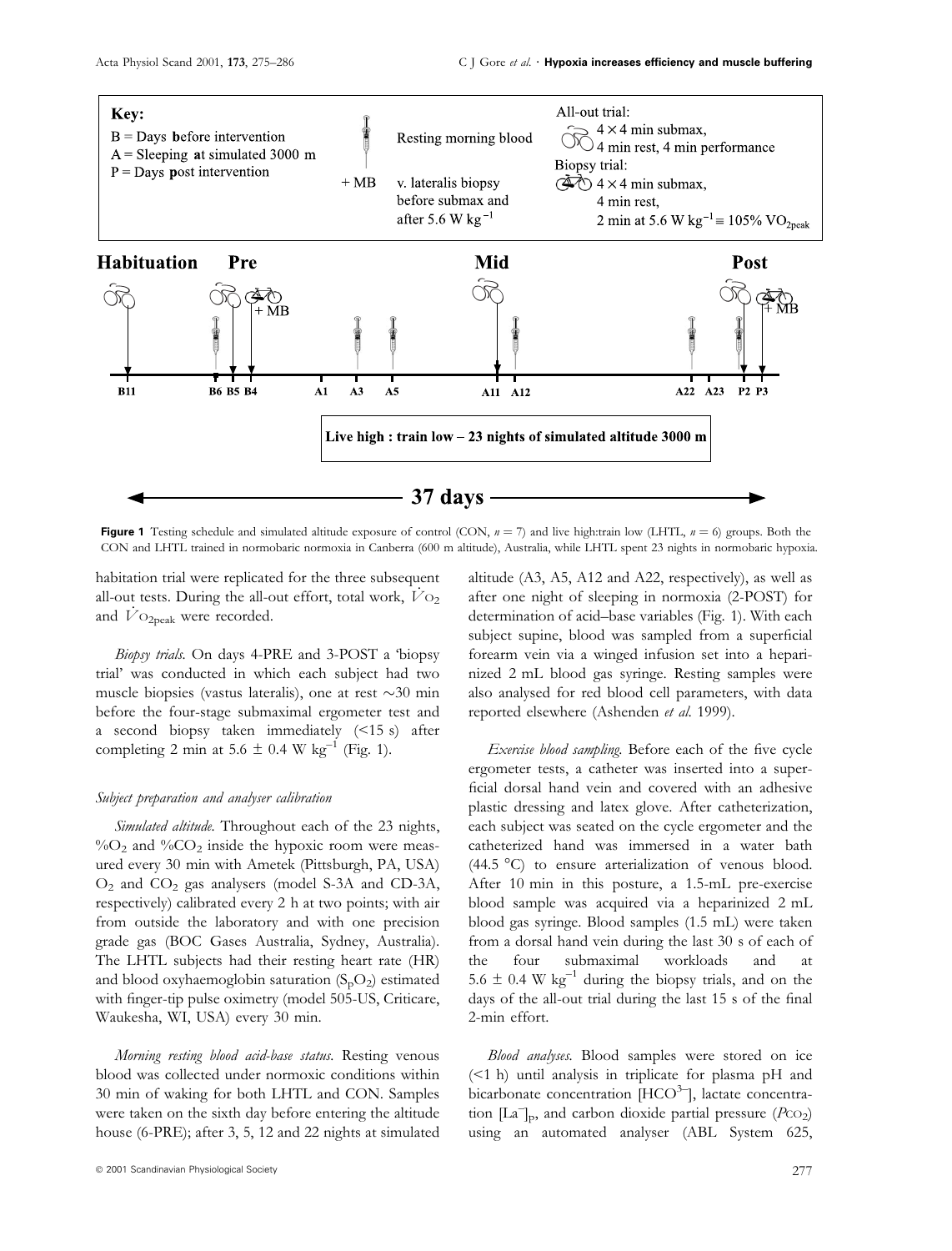Radiometer, Copenhagen, Denmark), which was calibrated daily in accordance with the manufacturer's specifications.

#### Muscle biopsies and analyses

A needle biopsy sample was taken at rest from the vastus lateralis muscle via one of the two incisions made ipsilaterally under local anaesthesia (Xylocaine, 1%; Astra Pharmaceuticals, Sydney, Australia), with suction applied to the needle. Both biopsies in a trial were taken from separate incisions in the same leg, with the exercise sample taken from an incision  $\sim$ 1.5 cm distal to the rest sample. All biopsies were taken at constant depth by the same, experienced medical practitioner. The second sample was taken immediately after cessation of the 2 min exercise trial at 5.6  $\pm$  0.4 W kg<sup>-1</sup>, with the subject lying supported on the cycle ergometer. The samples for metabolite and  $\beta$ m analyses were rapidly frozen in liquid nitrogen.

Muscle pH, buffer capacity and total protein content. Before analysis in duplicate, the samples were freeze-dried (Modulo, Edwards, Crawley, UK) and dissected free of connective tissue, blood and fat. The sample was diluted 1:200 in 5 mm NaIAA, 145 mm KCl, and 10 mM NaCl, pH 7.0 and then homogenized (Omni 1000, Omni International, Warrenton, VA, USA) on ice for 60 s. Muscle homogenate pH (expressed as  $[H^+]$ ) was measured at 37 °C under magnetic stirring with a glass microelectrode (MI-145, Microelectrodes, Bedford, TX, USA). The *in-vitro* buffer capacity ( $\beta$ m) was then measured by titration of the homogenate from pH 7.1 to 6.1 and expressed relative to muscle dry mass ( $\mu$ mol H<sup>+</sup> g muscle dm<sup>-1</sup> pH<sup>-1</sup>). Total protein content was determined spectrophotometrically (Lowry et al. 1951). The reliability of the duplicate measures was calculated as the within subject standard deviation or typical error of measurement (TEM) (Hopkins 2000). The TEM for  $\beta$ m was 3.6  $\mu$ mol H<sup>+</sup> g muscle dm<sup>-1</sup>  $pH^{-1}$  or 1.9% of the mean, and the corresponding values for total protein were  $0.016$  mg (mg muscle)<sup>-1</sup> equivalent to 1.2% of the mean.

*Muscle metabolites*. The muscle lactate  $(La_m^-)$ , adenosine triphosphate (ATP), PCr, creatine (Cr) and glycogen contents were measured in triplicate on freezedried muscle using standard fluorometric techniques (Lowry & Passoneau 1972). Muscle ATP, PCr and Cr contents were corrected to the total Cr content. Muscle anaerobic ATP production was estimated from the rest to end-exercise changes  $(\Delta)$  in ATP, PCr and  $\text{La}_\text{m}^-$ , and calculated as  $\Delta A T P + \Delta P C r + 1.5 \Delta L a_m$ . Because of technical difficulties, the sample size for these measures was  $n = 4$  and  $n = 6$  for the LHTL and CON,

respectively. The respective TEMs for La<sub>m</sub>, ATP, PCr and glycogen were 1.5, 0.6, 1.5 and 14 mmol kg  $dm^{-1}$ equivalent to 2.0, 2.5, 5.8 and 2.5% of the mean values.

## Oxygen consumption and mechanical efficiency

During each cycle ergometer test  $\dot{V}$ O<sub>2</sub>, carbon dioxide output ( $\dot{V}$  CO<sub>2</sub>), minute ventilation ( $\dot{V}$ <sub>E</sub>) and respiratory exchange ratio (RER) were measured continuously and results were displayed every 30 s. Data from the last 60 s of each of the four 4-min submaximal workloads were used to indicate the 'steady-state' level, and  $\dot{V}$ O<sub>2peak</sub> was determined as the highest value recorded in any 60-s interval during the last 4 min of the all-out trial. The open-circuit indirect calorimetry system comprised Ametek  $O_2$  and  $CO_2$  gas analysers as well as two chaincompensated gasometers and has been described previously (Pierce et al. 1999). The analysers were calibrated before, and checked for drift after, each test using three a grade gases (BOC Gases Australia). The average TEM for  $\dot{V}$  O<sub>2</sub> was 0.12 and 0.09 L min<sup>-1</sup>, respectively, for the duplicated PRE (5- and 4-PRE) and POST (2- and 3-POST) four stages of submaximal ergometry. At any submaximal workload the mean difference between either of the two repeat tests was  $\leq \pm 52$  mL min<sup>-1</sup> for both CON and LHTL groups. The corresponding PRE and POST TEMs for  $\overline{V}_E$  during submaximal ergometry were 5.0 and 4.7 L min<sup>-1</sup>, equivalent to 6.1 and 4.9% of the respective mean values.

Gross mechanical efficiency (%) was determined from the ratio of power output (kJ min<sup>-1</sup>) to energy expended (kJ min<sup>-1</sup>), as calculated from  $\dot{V}$  O<sub>2</sub> and RER (Elia & Livesey 1992).

#### Heart rate

Overnight resting heart rate (HR) each night was calculated for the LHTL group as the grand mean from 11:00 PM to 05:00 AM. The HR during cycle ergometry was assessed every 5 s by telemetry (Polar Vantage, Polar Electro OY, Kempele, Finland). The TEMs for HR during the four-stage submaximal ergometer tests at PRE and POST were 3 and 4 beats  $min^{-1}$ , equivalent to 2.6 and 3.5% of the respective mean values.

#### Statistical analysis

All values are reported as mean  $\pm$  SD. The physical and training characteristics of the two groups were assessed with independent *t*-tests. Three-way analysis of variance (ANOVA) with repeated measures was used to test for interaction and main effects for most of the dependent variables measured during exercise. The three factors were group (CON and LHTL), day (PRE, MID and POST simulated altitude), and stage of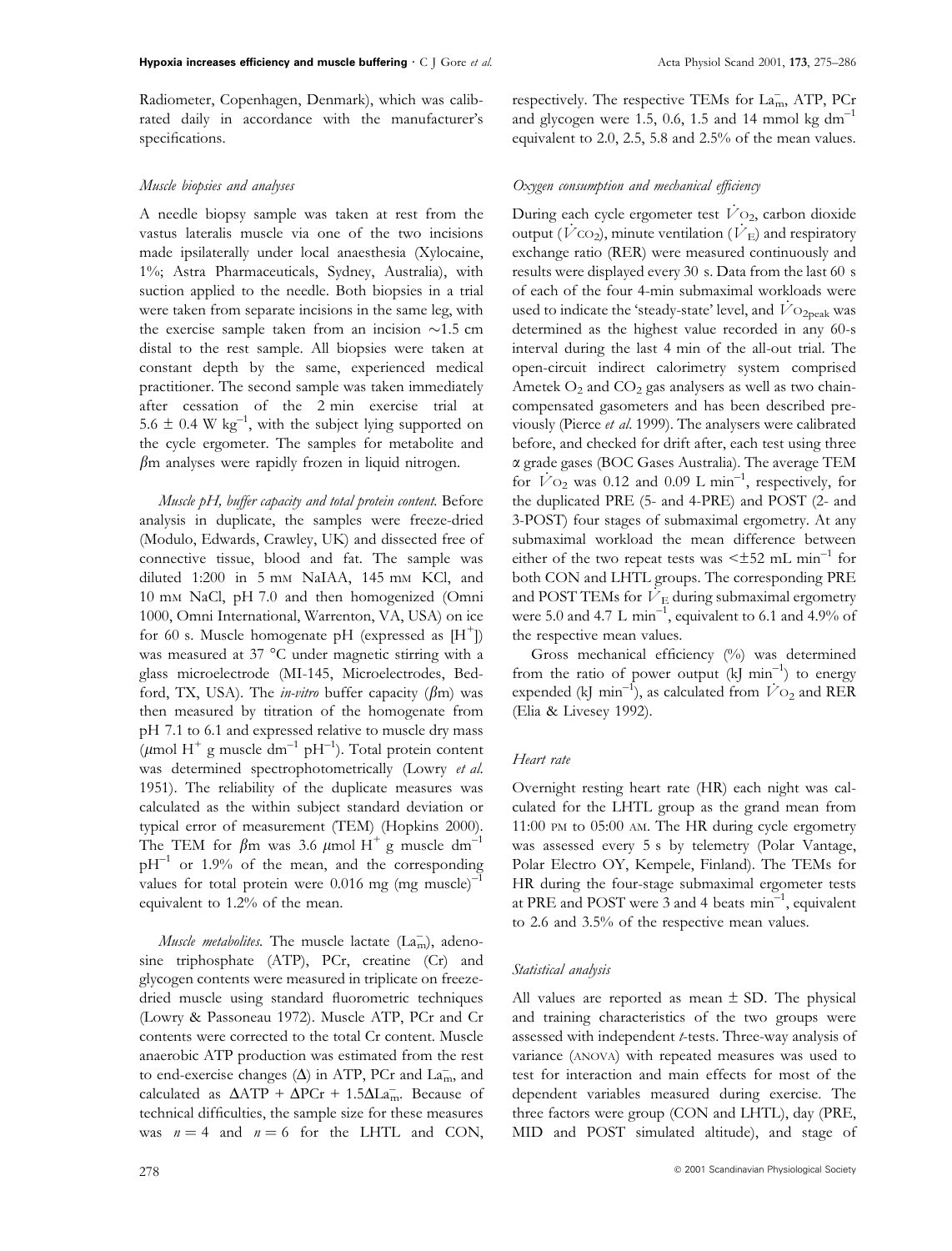exercise (rest, end of exercise and where relevant the four submaximal workloads). When the three-way interaction was not significant, the data of LHTL and CON groups were analysed with separate two-way repeated measures ANOVA for day and stage of exercise. Peak exercise data were analysed with two-way repeated measures ANOVA for group by day. When interactions or main effects achieved statistical significance, Tukey post hoc tests were used to identify differences between cell means. Statistical significance was tested at the  $P < 0.05$  level using Statistica software (StatSoft, Tulsa, OK, USA). In addition, and as a method to partially circumvent the likelihood of a type II error as a consequence of our small sample size, the effect size  $[ES = (mean_1 - mean_2)/SD]$  was calculated for selected results that did not achieve significance and the pooled SD was calculated when the SDs were unequal (Cohen 1988). Cohen's (Cohen 1988) conventions for effect size were adopted for interpretation, where  $ES = 0.2$ , 0.5 and 0.8 are considered as small, medium and large, respectively.

# RESULTS

## All-out trials

Performance and  $\dot{V}$ O<sub>2</sub>. The  $\dot{V}$ O<sub>2peak</sub> of LHTL fell significantly by  $-3.8 \pm 1.9$ % at MID and  $-7.2 \pm$ 4.1% at POST, whilst CON  $\dot{V}$ O<sub>2peak</sub> was unchanged (Table 2). Total  $V_{\text{O}_2}$  in the 2 min all-out effort was also significantly depressed in LHTL at POST compared with PRE, although, the corresponding work output was not changed in either group (Table 2). Total  $V_{{}^{0}2}$  during 2 min at 5.6  $\pm$  0.4 W kg<sup>-1</sup> was not different between groups ( $P > 0.2$ ) but tended to be less after 23 nights of sleeping in hypoxia in LHTL

Table 2 All-out trials. Peak and total  $\dot{V}$ O<sub>2</sub>, work, peak HR, and end exercise  $[La]_p$  and pH for 2-min all-out cycle ergometry. The groups and the intervention are described in Table 1 and the timing of tests is illustrated in Fig. 1. Data are mean and (SD)

 $(\Delta$  PRE vs. POST = -4.0%) than in CON  $(\Delta = 1.1\%)$ .

Cadence at PRE ranged from  $90 \pm 7$  to  $102 \pm 2$  rev min<sup>-1</sup> for 1.5 W kg<sup>-1</sup> and all-out workloads, respectively, for LHTL, and 93  $\pm$  15 to 102  $\pm$ 3 rev min $^{-1}$  for CON. No significant differences were found between groups or between different days of exercise.

Submaximal  $\dot{V}$  O<sub>2</sub> and mechanical efficiency. During the first four stages of the all-out trial, LHTL had a significantly lower submaximal  $\dot{V}$ O<sub>2</sub> at both MID  $(-3.1 \pm 2.9\%)$  and POST  $(-4.4 \pm 3.3\%)$  compared with PRE (Fig. 2). Submaximal  $\dot{V}_E$  was significantly increased after 23 nights of sleeping in moderate hypoxia (Fig. 2). Although RER of LHTL was not signi ficantly different between days, the effect sizes tended to be large (at 1.5 W  $kg^{-1}$  PRE vs. MID, ES = 2.27; PRE vs. POST,  $ES = 1.67$ ). Overall, RER for LHTL was  $0.88 \pm 0.07$  PRE and  $0.91 \pm 0.07$  POST. The CON showed no change in submaximal  $V_{\text{O}_2}$ ,  $V_{\text{E}}$  and RER for MID and POST vs. PRE (Fig. 2).

Submaximal efficiency of LHTL was significantly different between days and stage of exercise ( $P = 0.02$ ). Each POST value  $(16.6 \pm 1.5, 19.6 \pm 0.8, 20.9 \pm 0.7)$ and 21.5  $\pm$  0.7%) was higher than the corresponding PRE value  $(15.8 \pm 1.4, 18.7 \pm 0.9, 20.2 \pm 1.0)$  and  $21.0 \pm 0.7\%$ ) at 1.5, 2.5, 3.5 and 4.5 W kg<sup>-1</sup>, respectively. Overall, submaximal efficiency of the LHTL group was improved 0.8% from PRE (18.9  $\pm$  2.7%) to POST (19.7  $\pm$  2.4%) ( $P < 0.01$ ).

Heart rate. Submaximal HR was significantly different between groups when comparing the three test days and four submaximal stages of exercise  $[F_{(6,66)} = 2.43]$ ,  $P = 0.03$ ). The PRE HR was not different between

|                                                     |            | Day of measurement |                |                 |  |
|-----------------------------------------------------|------------|--------------------|----------------|-----------------|--|
| Variable                                            | Group      | Day 5-PRE          | Day 11-MID     | Day 2-POST      |  |
| $\dot{V}$ O <sub>2peak</sub> (L min <sup>-1</sup> ) | LHTL       | 5.08(0.34)         | 4.90 $(0.33)*$ | 4.78 $(0.36)$ * |  |
|                                                     | <b>CON</b> | 4.95(0.45)         | 4.92(0.47)     | 4.87(0.44)      |  |
| $V_{\text{O}_{2\text{total}}}$ in 2 min (L)         | LHTL       | 9.99(0.72)         | 9.63(0.71)     | $9.24(0.66)*$   |  |
|                                                     | <b>CON</b> | 9.60(1.09)         | 9.77(0.93)     | 9.64(0.92)      |  |
| Work in $2 \text{ min } (k)$                        | LHTL       | 50.0(4.2)          | 51.0(3.9)      | 49.2(4.2)       |  |
|                                                     | <b>CON</b> | 50.5(6.0)          | 51.5(6.5)      | 50.3(5.8)       |  |
| Heart rate <sub>peak</sub> (beats $min^{-1}$ )      | LHTL       | 183(9)             | 185(6)         | 183(6)          |  |
|                                                     | <b>CON</b> | 189 (8)            | 189(9)         | 190(9)          |  |
| $[La]_p$ (mmol $L^{-1}$ )                           | LHTL       | 15.4(3.3)          | $16.7(2.5)$ †  | $17.3(2.6)$ †   |  |
|                                                     | <b>CON</b> | 17.4(1.2)          | $21.1(3.1)$ *  | $22.4(1.7)^*$   |  |
| pН                                                  | LHTL       | 7.26(0.03)         | 7.25(0.03)     | 7.26(0.03)      |  |
|                                                     | <b>CON</b> | 7.24(0.03)         | 7.23(0.03)     | 7.24(0.02)      |  |

\*Significantly different from PRE.

†Significantly different between groups on the same day.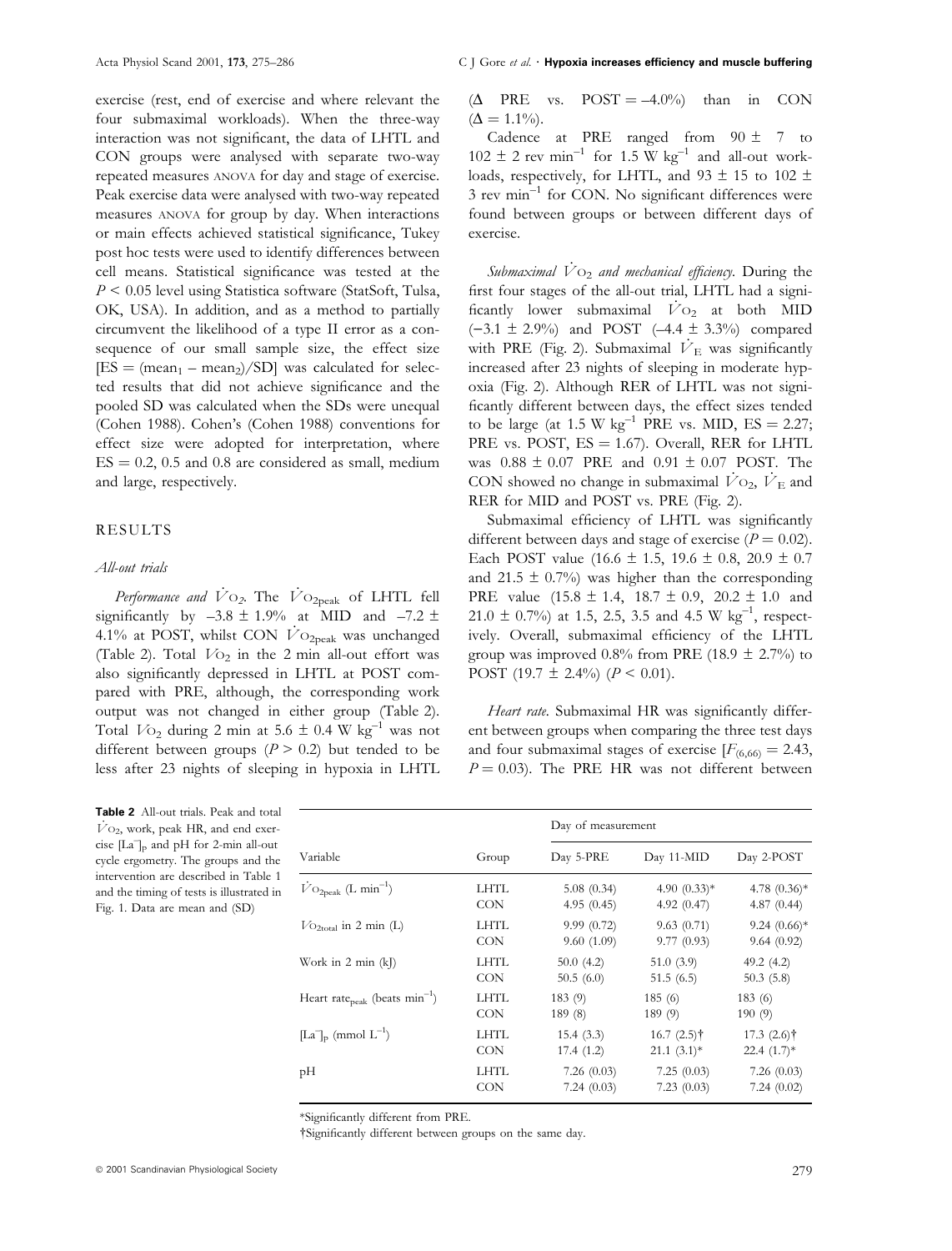Main effects:

**CON** 

Day  $P = 0.14$  stage  $P \le 0.0001$ 



**Figure 2** Oxygen consumption ( $\dot{V}$ O<sub>2</sub>), ventilation ( $\dot{V}$ <sub>E</sub>), respiratory exchange ratio (RER) and heart rate (HR) for Live High:Train Low (LHTL,  $n = 6$ , left panels) and Control (CON,  $n = 7$ , right panels) groups during submaximal cycle ergometry before (PRE), after 11 nights (MID), and 2 days after (POST) 23 nights of simulated altitude. Values are mean and SD. Significant differences within groups; \*MID vs. PRE, <sup>+</sup>POST vs. PRE; significant differences between groups at matched time, §MID vs. MID, ‡POST vs. POST. Main effects for Day (PRE, MID, POST), exercise stage  $(1.5-4.5 \text{ W kg}^{-1})$ , as well as the day by stage interaction are indicated in each subpanel.

groups at any workload, however, HR was significantly lower for LHTL than CON at the first three submaximal workloads at both MID and POST (Fig. 2). In



**LHTL** 

Workload ( $W$  kg<sup>-1</sup>)

Figure 3 Arterialized venous plasma lactate concentration [La<sup>-</sup>]<sub>p</sub>,  $CO<sub>2</sub>$  tension (Pco<sub>2</sub>), pH and bicarbonate ion concentration [HCO<sub>3</sub>] for the LHTL (left panel) and CON (right panel) groups as described in Fig. 2. Values are mean and SD. Significant differences within group; \*MID vs. PRE, <sup>†</sup>POST vs. PRE; significant differences between groups at matched time, §MID vs. MID, ‡POST vs. POST.

addition, HR of LHTL during the first two stages of the MID test and the first stage of the POST test were significantly lower (6-8 beats min<sup>-1</sup>) than at PRE. The HRpeak was not different within or between groups for PRE vs. POST (Table 2).

Blood biochemistry. The three-way interaction between groups, test days and the five stages of rest or submaximal exercise was significant for  $[La^-]_p$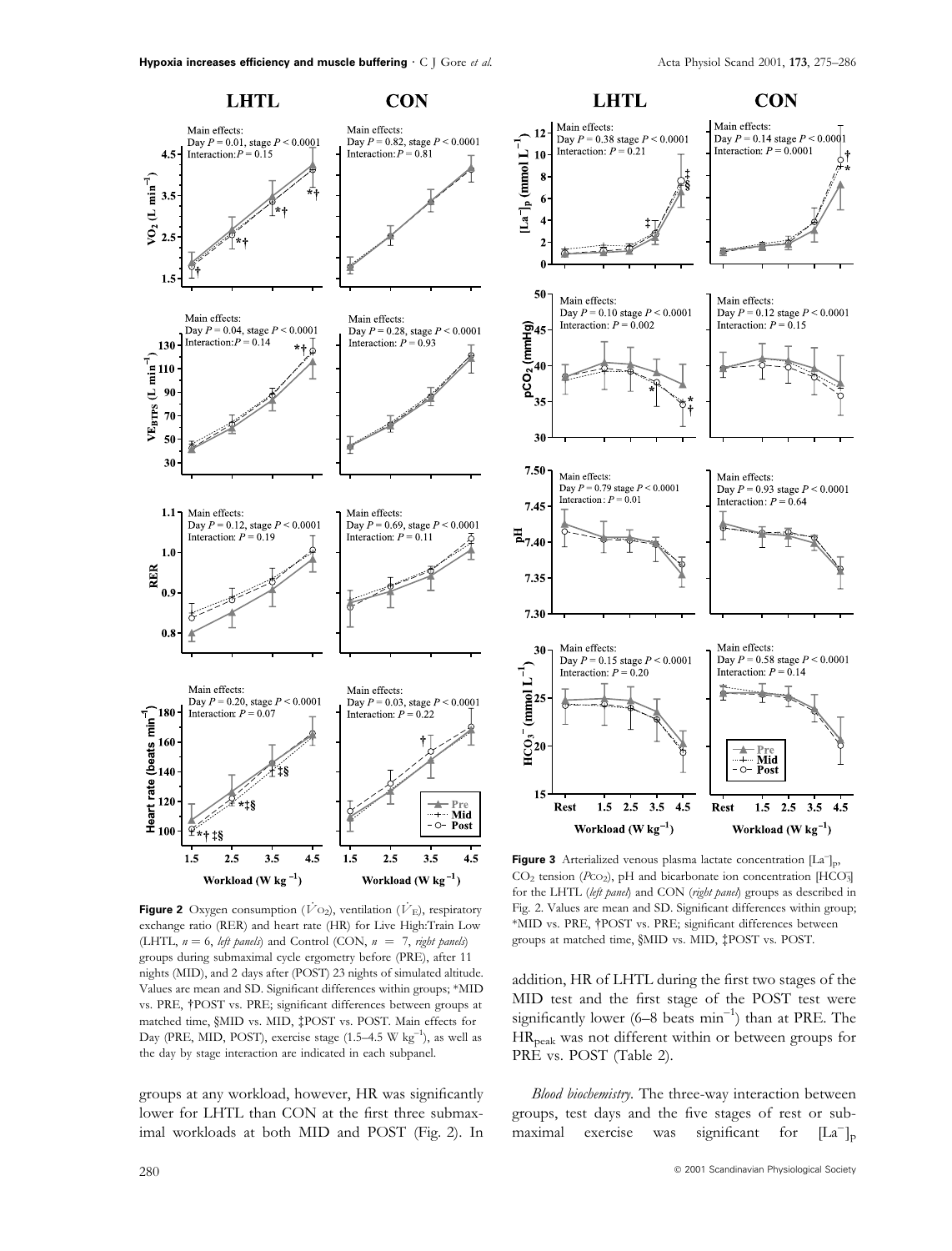$(F_{(8,88)} = 2.22, P = 0.03)$ . During submaximal exercise, [La<sup>-</sup>]<sub>p</sub> for LHTL was not different between test days, but within CON  $\left[\text{La}^-\right]_p$  at 4.5 W kg<sup>-1</sup> was significantly higher than PRE at both MID and POST (Fig. 3). Furthermore, [La<sup>-</sup>]<sub>p</sub> for LHTL was significantly lower than that of CON at MID at 3.5 W  $kg^{-1}$ , and at both MID and POST at 4.5 W  $kg^{-1}$ . At the end of the 2 min all-out effort, LHTL [La<sup>-</sup>]<sub>p</sub> was not different between PRE, MID and POST tests, although CON  $[La]_p$  was significantly higher at both MID and POST than PRE (Table 2).

The LHTL  $P_{CO_2}$  during MID was lower than at PRE at both 3.5 and 4.5 W  $kg^{-1}$ , and at POST was lower than PRE at 4.5 W  $kg^{-1}$  (Fig. 3). Although Tukey post hoc tests did not identify differences between cell means, pH at 4.5 W  $kg^{-1}$  tended to be higher compared with PRE at both MID  $(ES = 0.50)$  and POST  $(ES = 0.49)$ . While not significantly different between days, LHTL [HCO<sub>3</sub>] at rest and during submaximal exercise tended to be lower at both MID and POST compared with PRE (ES  $\sim$  0.5). At the end of all-out exercise, pH was stable in each group for the three tests (Table 2).

#### Biopsy trials

Performance and  $\dot{V}$ O<sub>2</sub>. The LODE ergometer was programmed to ensure that the amount of work completed during 2 min at 5.6  $\pm$  0.4 W kg<sup>-1</sup> was the same on both days (48.2  $\pm$  5.1 kJ). There was a non-significant ( $P > 0.20$ ) trend for total  $V_{\text{O}_2}$  during the 2 min to be lower in LHTL  $(\Delta = -3.5\%)$  but not CON  $(\Delta = 0.2\%)$ .

Muscle buffer capacity and metabolites. Resting  $\beta$ m increased significantly in LHTL (17.7  $\pm$  4.9%) but was unchanged in CON (0.5  $\pm$  5.8%, Fig. 4). Analysis of  $\beta$ m



Figure 4 Change in resting *in-vitro* muscle buffering capacity ( $\beta$ m) PRE and POST 23 nights of simulated altitude. Left panel shows individual data points of LHTL group ( $n = 6$ ) that lived high and trained low with mean  $\pm$  SD data indicated with large symbols. The right panel is for the control (CON,  $n = 7$ ) group.

#### Acta Physiol Scand 2001, 173, 275-286 C J Gore et al. • Hypoxia increases efficiency and muscle buffering

in post-exercise samples confirmed this finding of an elevation in the LHTL group only (data not shown). The increased  $\beta$ m was not the result of an increased total muscle protein content, as the latter did not differ between or within groups (Table 3). Muscle  $[H^+]$  was not significantly different between the groups. The pooled data of both groups indicated no difference in resting muscle  $[H^+]$  PRE vs. POST  $(70.0 \pm 4.1 \text{ vs.}$ 66.9  $\pm$  4.9 nmol kg dm<sup>-1</sup>, respectively), although at the end of exercise it tended to be lower POST than PRE  $[140.2 \pm 19.6 \text{ vs. } 159.7 \pm 21.6 \text{ nmol kg dm}^{-1}$ ; day by exercise interaction ( $P = 0.06$ )]. The [H<sup>+</sup>] accumulation and calculated in vivo  $\beta$ m after exercise at 5.6  $\pm$  0.4 W kg<sup>-1</sup> ( $\Delta$ [H<sup>+</sup>]) was unchanged in either LHTL or CON (Table 3). Muscle ATP, PCr and glycogen decreased with exercise whereas Cr increased, but these were not different between groups nor affected by 23 nights sleeping in hypoxia (Table 3). The  $\text{La}_m^-$  accumulation  $(\Delta L\bar{a_{\rm m}})$  and estimated anaerobic energy production after exercise at  $5.6 \pm 0.4 \text{ W kg}^{-1}$  was unchanged from PRE to POST in either group (Table 3).

Heart rate. No differences between or within groups were found for PRE vs. POST HR at 5.6  $\pm$  0.4 W kg<sup>-1</sup> (Table 4).

*Blood biochemistry*. At 5.6  $\pm$  0.4 W kg<sup>-1</sup> [La<sup>-</sup>]<sub>p</sub>, Pc $\circ$ <sub>2</sub>, pH, and [HCO<sub>3</sub>] were not different between groups or from PRE to POST (Table 4).

## Morning blood biochemistry

Morning resting plasma pH was not different between groups at baseline or after one night of sleeping in hypoxia, but was significantly higher at day A5 in LHTL than in CON (Fig. 5). Within LHTL, pH at A5 tended to be higher than at baseline  $(P = 0.07, ES = 2.29)$ . Morning resting [HCO<sub>3</sub>] was not different between groups on any day, although it tended to be lower (at least 1.2 mmol  $L^{-1}$ ) in LHTL during and 2 days after simulated altitude (Fig. 5). The between group effect sizes at days A3 and A22 were 0.51 and 1.04, respectively.

#### Overnight heart rate and blood saturation

Overnight resting HR of the LHTL group was unchanged across the 23 nights, with a grand mean of 57  $\pm$  11 beats min<sup>-1</sup>, and the S<sub>p</sub>O<sub>2</sub> was 91  $\pm$  3% for the 219 h spent in normobaric hypoxia.

# DISCUSSION

Our major findings challenge conventional concepts of adaptation to chronic hypoxic exposure. We show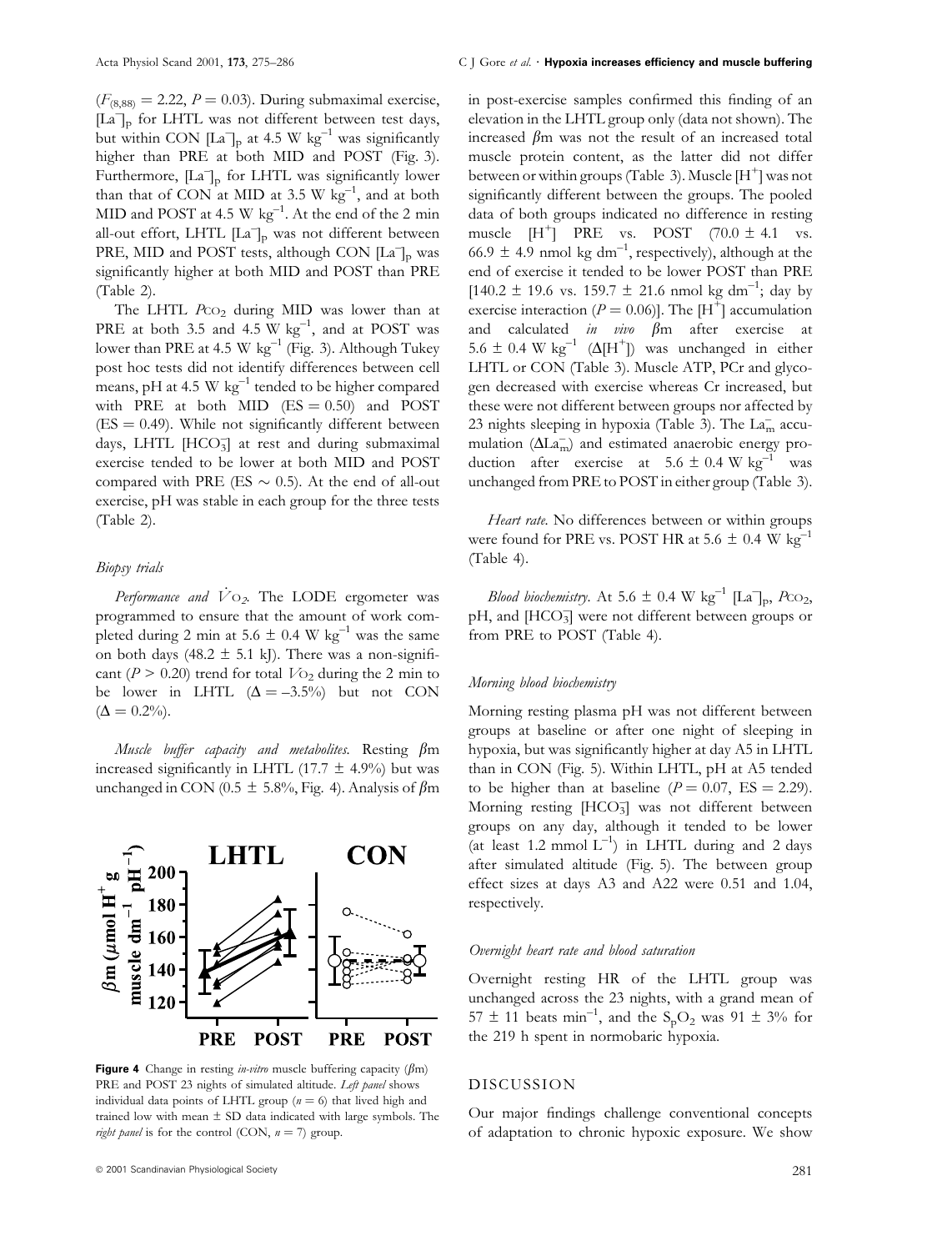**Table 3** Biopsy trials. Muscle protein content,  $H^+$  concentration and metabolites at rest and immediately after 2 min of cycle ergometry at  $5.6 \pm 0.4$  W kg<sup>-1</sup>. The groups and the intervention are described in Table 1 and the timing of tests is illustrated in Fig. 1. The sample size for ATP, PCr, glycogen, Cr and La<sub>m</sub> are  $n = 4$  and  $n = 6$  for the LHTL and CON groups, respectively. Data are mean and (SD). Differences within and between groups are not significant

| Variable                                                   |                           | <b>LHTL</b>  |              | <b>CON</b>   |              |
|------------------------------------------------------------|---------------------------|--------------|--------------|--------------|--------------|
|                                                            | Condition                 | Day 4-PRE    | Day 3-POST   | Day 4-PRE    | Day 3-POST   |
| Protein (mg (mg muscle <sup>-1</sup> ))                    | Rest                      | 0.177(0.010) | 0.174(0.013) | 0.168(0.014) | 0.166(0.015) |
|                                                            | Exercise                  | 0.175(0.013) | 0.174(0.012) | 0.168(0.012) | 0.166(0.014) |
|                                                            | $\Delta$ (Ex – Rest)      | 38.6(6.6)    | 34.0(12.7)   | 42.6 $(2.4)$ | 43.4(3.4)    |
| $[H^+]$ (nmol $L^{-1}$ )                                   | Rest                      | 71.1(3.8)    | 67.3(5.5)    | 69.0(4.4)    | 66.4(4.8)    |
|                                                            | Exercise                  | 156.6 (22.8) | 139.9(20.4)  | 162.3(21.9)  | 140.5(20.5)  |
|                                                            | $\Delta$ (Ex – Rest)      | 85.5(21.7)   | 72.6 (19.2)  | 93.3(18.3)   | 74.1 (22.5)  |
| $\beta_{\text{in-vivo}} = (\Delta[H^+]/\Delta[La^-]_m)$    |                           | 105.6(30.0)  | 104.7(40.1)  | 115.4 (17.8) | 136.5(30.0)  |
| ATP                                                        | Rest                      | 28.6(0.8)    | 28.6(0.6)    | 28.7(1.2)    | 28.7(1.0)    |
| $\pmod{kg}$ dm <sup>-1</sup> )                             | Exercise                  | 18.0(0.4)    | 18.1(0.5)    | 18.0(0.3)    | 17.9(0.4)    |
| PCr                                                        | Rest                      | 87.9(0.7)    | 87.9(0.5)    | 87.9(3.0)    | 89.0 (1.9)   |
| $\pmod{kg}$ dm <sup>-1</sup> )                             | Exercise                  | 62.5(0.9)    | 62.3(0.7)    | 62.9(0.7)    | 63.0(1.1)    |
| Glycogen                                                   | Rest                      | 576 (98)     | 571 (79)     | 611 (68)     | 599 (56)     |
| (mmol glucosyl units $kg dm^{-1}$ )                        | Exercise                  | 245(15)      | 247(10)      | 235(19)      | 227(27)      |
| Cr                                                         | Rest                      | 47.5(1.4)    | 47.6 $(1.2)$ | 47.7(1.3)    | 47.7(1.3)    |
| (mmol kg dm <sup>-1</sup> )                                | Exercise                  | 72.9 $(1.0)$ | 73.1(1.1)    | 73.8 $(0.7)$ | 73.7(0.9)    |
| $\mathbb{L}a\mathbb{L}_m$                                  | Rest                      | 5.9(2.9)     | 6.0(2.5)     | 4.9 $(0.6)$  | 4.9 $(0.5)$  |
| $\pmod{kg}$ dm <sup>-1</sup> )                             | Exercise                  | 44.5 $(7.1)$ | 40.1(12.1)   | 47.5(2.5)    | 48.2 $(3.4)$ |
| Anaerobic ATP production<br>$\pmod{kg}$ dm <sup>-1</sup> ) | $\Delta$ (Rest to end Ex) | 93.9(9.7)    | 87.1 (18.9)  | 100.7(3.7)   | 101.9(5.8)   |

for the first time that muscle *in-vitro* buffer capacity was increased after sleeping in hypoxia, and thus can be attributed to chronic hypoxic exposure alone. However, after LHTL this did not coincide with enhanced muscle  $H^+$  regulation, evidenced by an unchanged post-exercise muscle  $[H^+]$ , or by a general up-regulation of anaerobic metabolism during intense exercise. The second major finding was that whole body  $V_{O_2}$  during submaximal cycle ergometry under normobaric, normoxic conditions was significantly lower after 23 nights of sleeping at 3000 m simulated altitude. The finding of reduced  $\overline{V}$  O<sub>2</sub> at a constant exercise workload, without a corresponding elevation

Table 4 Biopsy trials. Plasma metabolites and acid-base status, as well as HR at the immediate end of 2 min of cycle ergometry at 5.6  $\pm$  0.4 W kg<sup>-1</sup>. The groups and the intervention are described in Table 1 and the timing of tests is illustrated in Fig. 1. Data are mean

and (SD). Differences within and between groups are not significant

| Group      | Day 4-PRE  | Day 3-POST   |
|------------|------------|--------------|
| LHTL       | 9.3(2.1)   | 11.3(3.2)    |
| <b>CON</b> | 10.1(2.3)  | 14.3 $(4.0)$ |
| LHTL       | 31.6(1.9)  | 34.3(2.5)    |
| <b>CON</b> | 32.5(2.1)  | 33.8(2.4)    |
| LHTL       | 7.34(0.03) | 7.35(0.04)   |
| <b>CON</b> | 7.34(0.02) | 7.34(0.03)   |
| LHTL       | 14.5(1.8)  | 14.2(1.7)    |
| <b>CON</b> | 15.1(1.5)  | 14.4(1.5)    |
| LHTL       | 166(9)     | 168(6)       |
| CON        | 169(9)     | 172 (9)      |
|            |            |              |

in anaerobic metabolism suggests that 23 nights exposure to moderate hypoxia enhances mechanical efficiency during exercise.

# Muscle buffer capacity, anaerobic metabolism and acid-base regulation

This is the first study to report that merely sleeping, rather than living and training, in hypoxia elevates  $\beta$ m and thus strongly suggests that hypoxia is the key factor in improving  $\beta$ m. The increase in  $\beta$ m was not the result of increased muscle protein content but apparently reflected a qualitative change in the buffer capacity of the dipeptides or protein expressed. This may be a consequence of a higher intramuscular carnosine concentration as suggested by others (Saltin et al. 1995a), but the mechanism remains unknown. Elevated  $\beta$ m after LHTL is consistent with the  $5-6\%$  increase reported after training and living at  $\sim$ 2000-2700 m (Mizuno et al. 1990, Saltin et al. 1995a). In contrast, a recent report indicated an unspecified decrease in  $\beta$ m after living at  $2500$  m and training at  $2200-3000$  m (Stray-Gundersen et al. 1999).

This is also the first report of the effects of LHTL on skeletal muscle  $H^+$  regulation during exercise. Surprisingly, there did not appear to be a positive modulation of intramuscular  $H^+$  regulation, with an unchanged post-exercise muscle  $[H^+]$  during intense exercise after LHTL, in comparison with the CON group. Such an effect with LHTL would be expected to be evident from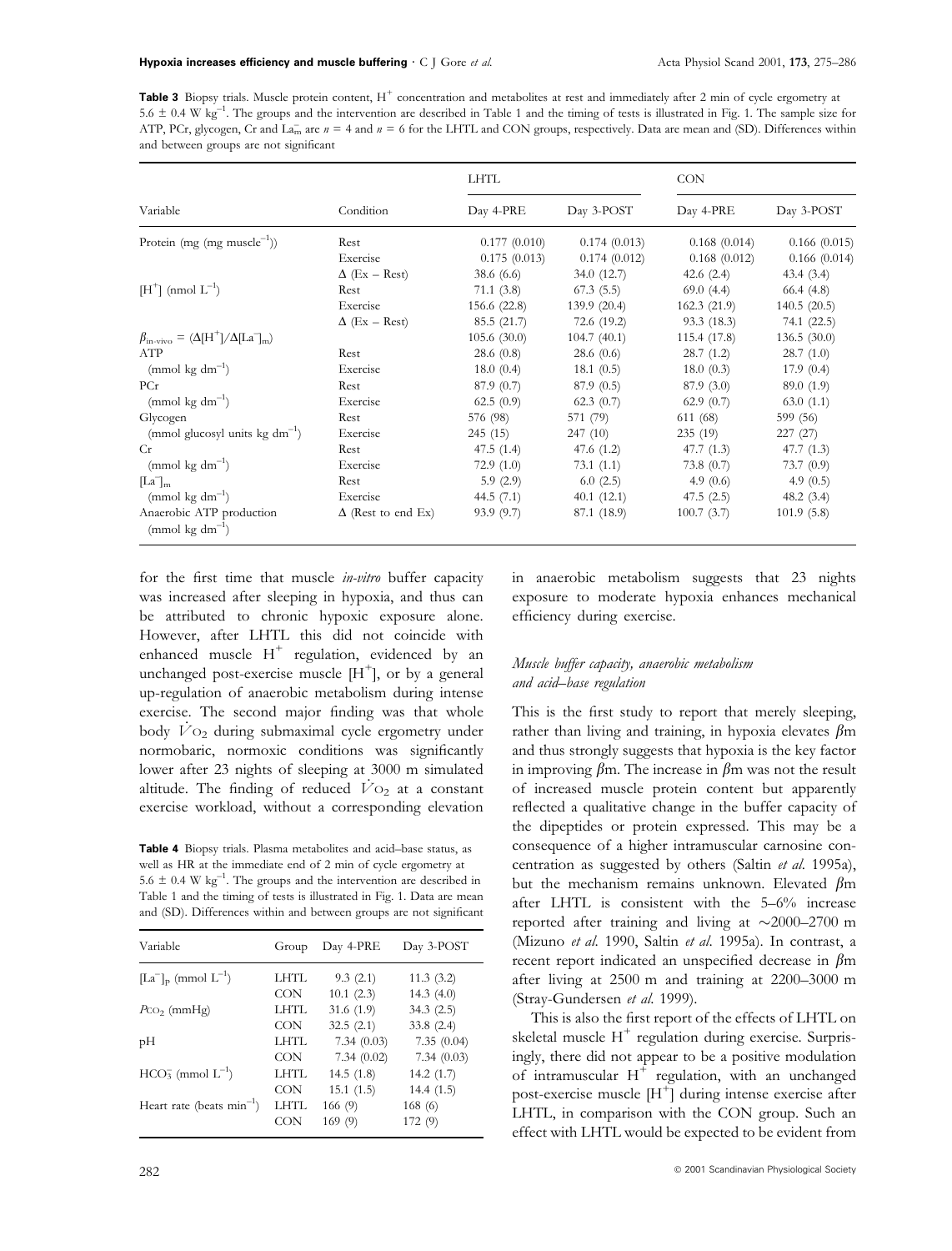

Figure 5 Morning resting plasma pH (top panel) and bicarbonate concentration (bottom panel) of live high:train low (LHTL,  $n = 6$ ) and control (CON,  $n = 7$ ) groups before, during and after LHTL spent 23 nights sleeping in hypoxia. Values are mean and SD. \*Signi®cant difference between groups.

the matched work bout used in this study because identical, rather than exhausting, work bouts are a salient method to compare markers of muscle metabolism and ion regulation (Harmer et al. 2000). Further, the calculated *in-vivo*  $\beta$ m was not enhanced after LHTL, although considerable variability was found in the data. This suggests that intramuscular  $H^+$  regulation was not improved after LHTL. As we measured  $[H^{\dagger}]$  in dried muscle and  $CO<sub>2</sub>$  is lost during the freeze-drying process, our  $[H^+]$  values are slightly lower than expected in wet muscle. Nonetheless, both  $F_ECO_2$  (data not shown) and arterialized venous Pco<sub>2</sub> were lower during exercise after LHTL, suggesting that intramuscular  $CO<sub>2</sub>$  would also tend be less in the LHTL group. Hence, the  $CO<sub>2</sub>$ dependent  $H^+$  accumulation would be lower in LHTL, consistent with our conclusions that an increased  $\beta$ m was not associated with improved muscle H<sup>+</sup> regulation. Thus, our results are incompatible with the concept that the primary importance of increased  $\beta$ m is to confer benefits for muscle  $H^+$  regulation. In addition to  $\beta$ m, muscle H<sup>+</sup> regulation during exercise will be affected by the sarcolemmal lactate  $/H^+$  and  $\mathrm{Na}^+/\mathrm{H}^+$ exchange mechanisms, capillarization and muscle blood flow (Juel 1998) and by changes in the intracellular strong ion difference (Kowalchuk et al. 1988). The effects of LHTL on each of these remain unknown. An interesting finding was that the increased  $\beta$ m in the LHTL group occurred without any corresponding elevation in other markers of anaerobic metabolism, in contrast with the suggestion of others who used natural altitude exposure (Mizuno et al. 1990, Saltin et al. 1995a); although with a small sample size our analyses are prone to type II errors. The degradation of muscle ATP, PCr and glycogen during intense exercise were unchanged, as were the intramuscular and blood accumulation of  $La^-$  and  $H^+$  ions. Each of these changes was highly reproducible with low TEM, and was identical in the PRE and POST trials in both the CON and LHTL groups. The decline in ATP was most likely because of the 2-min exercise bout at 105%  $\overline{V}_{\rm O_2peak}$ . The work completed in this trial  $(\sim 48 \text{ kJ})$  was similar to that in the last 2 min of the all-out trial  $(\sim 50 \text{ kJ})$ , when subjects were asked to produce as much work as possible. Thus, reductions in ATP are not unexpected with this heavy exercise. The decline in PCr and rise in Cr was surprisingly small relative to the rise in La<sup>-</sup>. This may reflect the usual slight delay in biopsy sampling and a likely rapid PCr resynthesis in these endurance-trained athletes. The anaerobic ATP production may consequently be slightly underestimated, but importantly, this was clearly not enhanced after LHTL.

The typical lactate response to exercise during chronic altitude exposure is an initial elevation in lactate accumulation in arterial and venous blood as well as in muscle, together with elevated muscle lactate release, each of these subsequently decline with acclimatization (Hochachka 1988, Brooks et al. 1992, 1998, Reeves et al. 1992). Our data clearly demonstrate that  $La<sup>-</sup>$  accumulation was not elevated during intense exercise after LHTL. The muscle and blood lactate data are inconsistent with the premise that lactate production was greater after sleeping in hypoxia, consistent with our conclusion that anaerobic metabolism is not enhanced after LHTL. The  $[La^-]_p$  also was not increased within the LHTL group after 23 nights spent in hypoxia. The  $[La^-]_p$  during the latter stages of exercise was lower in LHTL than in CON subsequent to simulated altitude but this was because of an unexpected increase in the CON group. Thus, our data suggest it is unlikely that the typical lactate response to natural altitude occurred after LHTL, possibly because of both the simulated altitude and duration of exposure being insufficient to elicit such a response.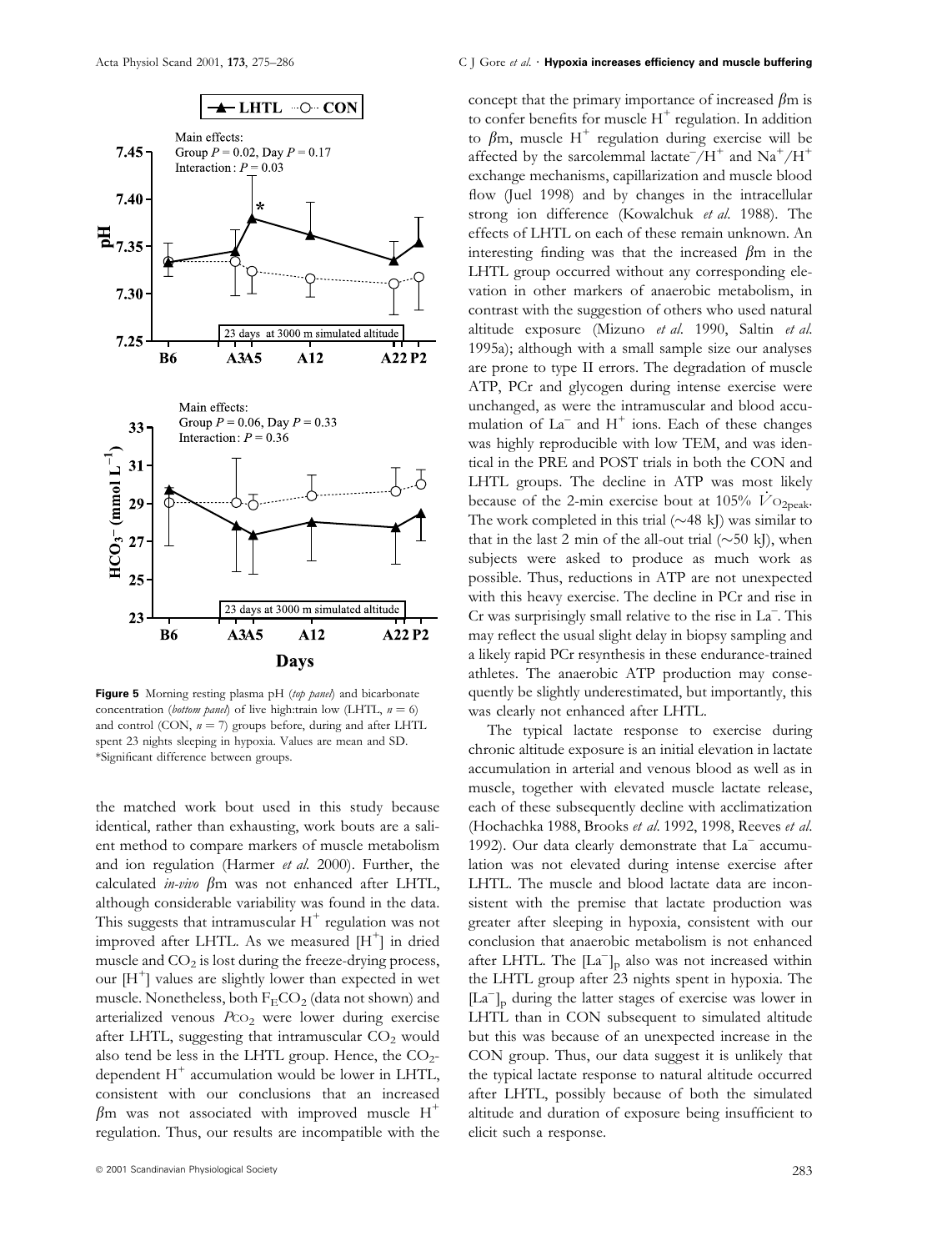# Reduced submaximal oxygen consumption and enhanced efficiency

A clear finding in the current study was that under normoxic conditions  $\dot{V}$  O<sub>2</sub> of the LHTL group was depressed and efficiency was increased at each of the four, 4-min submaximal workloads after both 11 and 23 nights of sleeping in hypoxia (Fig. 3). These results challenge the conventional concept that, at sea level,  $\overline{V}$ O<sub>2</sub> at any given submaximal power output remains unchanged after returning from an altitude or simulated altitude sojourn (Levine & Stray-Gundersen 1997, Piehl Aulin et al. 1998). Most other studies have reported no change in submaximal  $\overline{V}O_2$  at sea level (Wolfel et al. 1991, Grassi et al. 1996, Levine & Stray-Gundersen 1997, Piehl Aulin et al. 1998). However, our data are consistent with a recent report that  $\dot{V}$  O<sub>2</sub> was significantly lower (8-10%) during prolonged submaximal cycle ergometry subsequent to a 21-day climb (2160-6194 m) (Green et al. 2000b). Collectively, our data and those of subjects living and climbing at natural altitude (Green et al. 2000b) suggest that one can attribute the increase in mechanical efficiency to hypoxia per se rather than hypobaria, cold or the effects of heavy athletic training. Interestingly, our results are consistent with those of several cross-sectional studies that have reported higher exercise efficiency in altitude natives compared with lowlanders (Hochachka et al. 1991, Saltin et al. 1995b). We cannot be completely sure why our finding differs from those of most others. However, our indirect calorimetry system has good precision and we were very careful to maintain identical pedalling cadences for a subject across all exercise trials. Failure to control cadence may have confounded the work of others (Sutton et al. 1988, Wolfel et al. 1991) as for example, a cadence of 90 vs.  $120$  rev min<sup>-1</sup> lowers submaximal  $\overline{V}O_2$  by an average of 0.47 L min<sup>-1</sup> (Woolford et al. 1999).

The reduction in whole body  $V_{\text{O}_2}$  during exercise after LHTL can likely be explained by a shift from fat to carbohydrate oxidation, rather than a shift from oxidative to anaerobic metabolism. In our study, submaximal RER was marginally higher (0.03) POST than PRE, which is sufficient to entirely explain the  $0.8\%$  improvement in efficiency of exercise after LHTL. The higher RER is consistent with the suggestion that at altitude increased carbohydrate and lactate fluxes reflect an overall shift towards carbohydrate utilization which optimizes the available energy for a given oxygen consumption (Brooks et al. 1998). Preferential use of carbohydrate fuels rather than fats at 4300 m altitude has been shown at rest and during submaximal exercise (Brooks et al. 1992, Roberts et al. 1996a,b). Our findings of a lower  $\dot{V}$  O<sub>2</sub> at the same absolute workload are consistent with the postulate that

altitude acclimatization improves coupling of ATP demand and supply (Hochachka 1988).

Other mechanisms which might contribute to increased exercise efficiency after LHTL include a reduction of ATP consuming processes within skeletal muscle as shown recently by down-regulation of  $\text{Na}^+$ , K<sup>+</sup>-ATPase after an altitude sojourn (Green et al. 2000a), and a reduction in  $\overline{V}$  O<sub>2</sub> of the respiratory musculature. The latter is unlikely because exercise ventilation was increased after LHTL and during heavy cycle exercise the respiratory muscles consume a significant fraction of the pulmonary  $\dot{V}$ O<sub>2</sub> (Harms et al. 1997). Lastly, type I fibres are energetically more efficient when cycling (Coyle et al. 1992), and both fibre recruitment and cycling  $\dot{V}$  O<sub>2</sub> are cadence-dependent (Barstow et al. 1996, Woolford et al. 1999). However, it seems doubtful that the LHTL group may have increased their type I fibre recruitment because all fibres would be expected to be recruited during the maximal work bouts, when  $\dot{V}$ O<sub>2peak</sub> was also subnormal. Reduced submaximal cycling cadence also cannot explain the subnormal  $\dot{V}$  O<sub>2</sub> as this was maintained constant for each subject in all tests.

 $\dot{V}$ O<sub>2</sub> peak and performance after simulated altitude. A novel finding in this study was that after LHTL  $V_{\text{O}_{2\text{peak}}}$  was depressed by 7%, although total work was unchanged, during 2 min of all-out cycling. It is implausible that this decrease in  $\overline{V}_{\text{O}_2\text{peak}}$  could be explained by detraining of the LHTL group. Even studies of welltrained athletes who completely cease training for 2-3 weeks have reported a decrease in  $V_{\rm O2max}$  of only 2-7% (Houston et al. 1979, Coyle et al. 1984, Laforgia et al. 1999). Before and during the period of LHTL, most of the CON group trained with the LHTL group and the former maintained a stable  $\dot{V}$ O<sub>2peak</sub> throughout this study. It therefore seems unlikely that the LHTL group which spent 13 h week $^{-1}$  in athletic preparation at a mean intensity of 13.8 Borg units would have detrained. Finally, our  $\dot{V}$  O<sub>2</sub> system has high precision, which suggests that measurement error was not the cause for the observed reduction in  $V_{\text{O}_2}$ . In this context it is notable that tests on LHTL and CON subjects were interspersed. Although there is a widespread paradigm that acclimatization to hypoxia increases red cell mass and consequently  $V_{\rm O_{2max}}$ (Cerretelli & Hoppeler 1996, Rusko 1996, Levine & Stray-Gundersen 1997, Rodríguez et al. 1999, Fulco et al. 2000), we (Hahn & Gore 2001) and others (Sawka et al. 2000) oppose this view. Our LHTL subjects exhibited no change in haemoglobin mass or reticulocyte indices of accelerated erythropoiesis (Ashenden et al. 1999) but their  $\dot{V}$ O<sub>2peak</sub> was depressed. The potential mechanisms underlying decreased  $\dot{V}$ O<sub>2peak</sub> require further investigation.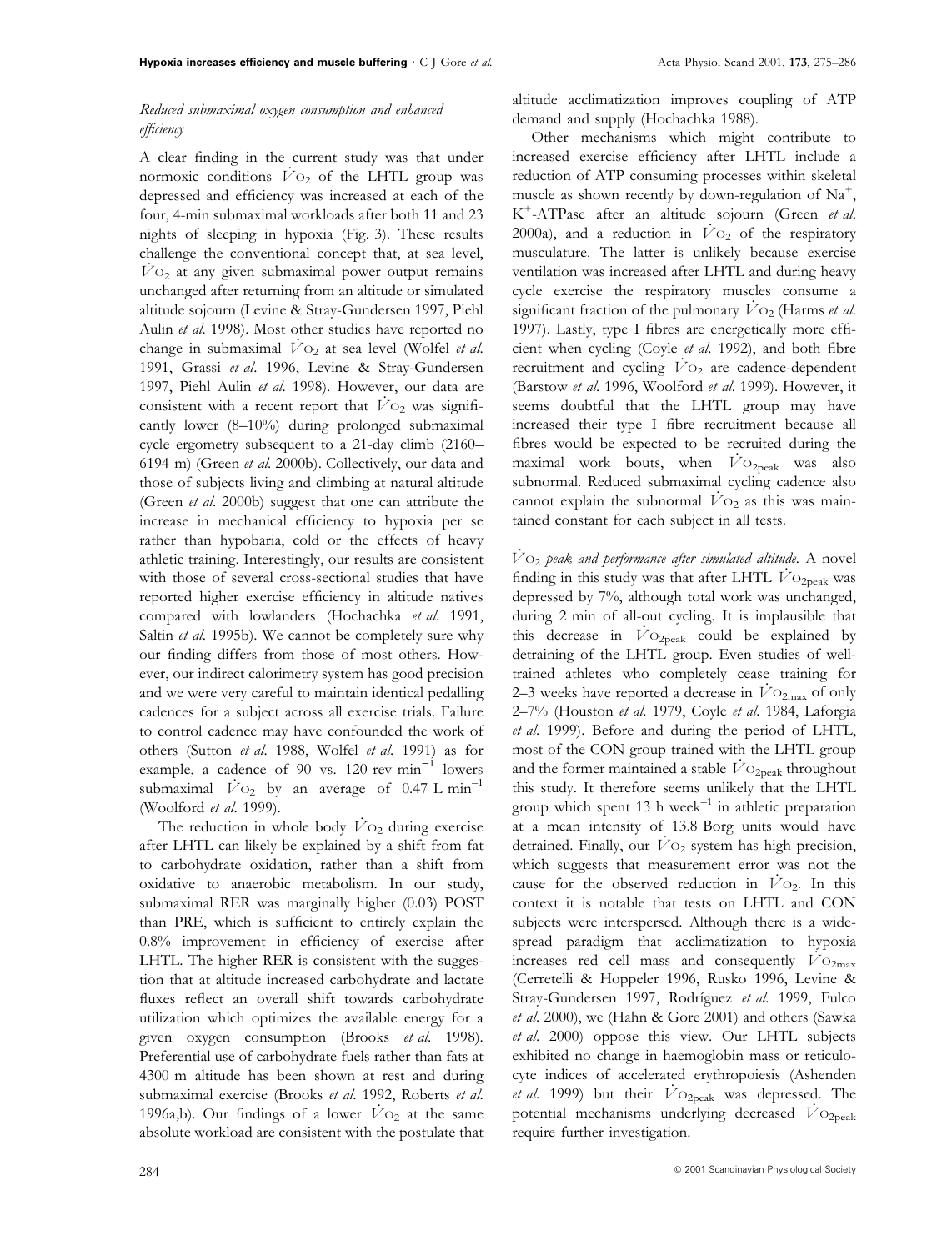Total work as an indicator of performance was unchanged in the LHTL group but this may be a problem of insufficient statistical power. There is mounting evidence from three independent groups that LHTL may yield small improvements  $(0.8–1.3%)$  in events lasting from  $\sim$  50 s to 17 min; 400 m sprint (Nummela & Rusko 2000), 4-min all-out effort (Hahn et al. 2001), as well as 3000 m (Stray-Gundersen et al. 2001) and 5000 m (Levine & Stray-Gundersen 1997) run times.

## CONCLUSIONS

Chronic nightly hypoxic exposure using the LHTL model for 23 days increased  $\beta$ m by  $\sim$ 18%, but this occurred in the absence of enhanced muscle H<sup>+</sup> regulation during intense exercise. Living high:training low also significantly reduced whole body oxygen utilization during exercise in normoxia, including during standardized submaximal exercise workloads, and by 7% at  $\dot{V}$  O<sub>2peak</sub>. Thus, submaximal cycling efficiency was increased by  $0.8\%$ , which could be attributed to increased carbohydrate oxidation. Our results suggest that increased  $\beta$ m may be merely an indicator of adaptation and that greater efficiency may be of more practical importance.

This work is dedicated to the memory of James Ganley who assisted with all data collection. The authors wish to thank K. Gawthorn, H. Lee, J. Dixon, S. Angheli, K. Lynch, E. Lawton and R. Shugg for technical assistance. We thank R. Parisotto and T. Boston for blood analyses, R. Spence for engineering support with the Altitude House and Associate Prof. M. Carey for assistance with the muscle biochemical analyses. The technical and financial support from BOC Gases Australia is gratefully acknowledged as is the funding provided by the Australian Sports Commission.

## REFERENCES

- Ashenden, M.J., Gore, C.J., Dobson, G.P. & Hahn, A.G. 1999. 'Live high, train low' does not change the total haemoglobin mass of male endurance athletes sleeping at a simulated altitude of 3000 m for 23 nights. Eur J Appl Physiol 80, 479-484.
- Barstow, T.J., Jones, A.M., Nguyen, P.H. & Casaburi, R. 1996. Influence of muscle fiber type and pedal frequency on oxygen uptake kinetics of heavy exercise. J Appl Physiol 81, 1642±1650.
- Brooks, G.A., Wolfel, E.E., Groves, B.M. et al. 1992. Muscle accounts for glucose disposal but not blood lactate appearance during exercise after acclimatization to 4300 m. J Appl Physiol 72, 2435-2445.
- Brooks, G.A., Wolfel, E.E., Butterfield, G.E. et al. 1998. Poor relationship between arterial [lactate] and leg net release during exercise at 4300 m altitude. Am J Physiol 275, R1192-R1201.
- Buick, F.J., Gledhill, N., Froese, A.B., Spriet, L. & Meyers, E.C. 1980. Effect of induced erythrocythemia on aerobic work capacity. *J Appl Physiol* 48, 636-642.

## Acta Physiol Scand 2001, 173, 275-286 C J Gore et al. • Hypoxia increases efficiency and muscle buffering

- Bulbulian, R., Wilcox, A.R. & Darabos, B.L. 1986. Anaerobic contribution to distance running performance of trained cross-country athletes. Med Sci Sports Exerc 18, 107-113.
- Cerretelli, P. & Hoppeler, H. 1996. Morphologic and metabolic response to chronic hypoxia: the muscle system. In: M.J. Fregly & C.M. Blatteis (eds) Handbook of Physiology, pp. 1155–1181. Oxford University Press, New York.
- Cohen, J. 1988. The concepts of power analysis. Statistical Power Analysis for the Behavioral Sciences, pp. 1-17. Lawrence Erlbaum Associates, Hillsdale, NJ, USA.
- Coyle, E.F., Martin, W.H. III, Sinacore, D.R., Joyner, M.J., Hagberg, J.M. & Holloszy, J.O. 1984. Time course of loss of adaptations after stopping prolonged intense endurance training.  $J$  Appl Physiol 57, 1857-1864.
- Coyle, E.F., Sidossis, L.S., Horowitz, J.F. & Beltz, J.D. 1992. Cycling efficiency is related to the percentage of type I muscle fibers. Med Sci Sports Exerc 24, 782-788.
- Elia, M. & Livesey, G. 1992. Energy expenditure and fuel selection in biological systems: The theory and practice of calculation based on indirect calorimetry and tracer methods. In: A.P. Simopolous (ed.) Metabolic Control of Eating, Energy Expenditure and the Bioenergetics of Obesity. World Review of Nutrition and Dietetics, pp. 68-131. Karger, Basel.
- Fulco, C.S., Rock, P.B. & Cymerman, A. 2000. Improving athletic performance: is altitude residence or altitude training helpful? Aviat Space Environ Med 71, 162-171.
- Grassi, B., Marzorati, M., Kayser, B. et al. 1996. Peak blood lactate and blood lactate vs. workload during acclimatization to 5050 m and in deacclimatization.  $I$  Appl Physiol 80, 685-692.
- Green, H., Roy, B., Grant, S. et al. 2000a. Downregulation in muscle  $Na^+$  -K<sup>+</sup> -ATPase following a 21-day expedition to 6194 m. J Appl Physiol 88, 634-640.
- Green, H.J., Roy, B., Grant, S. et al. 2000b. Increases in submaximal cycling efficiency mediated by altitude acclimatization. *J Appl Physiol* 89, 1189-1197.
- Hahn, A.G. & Gore, C.J. 2001. The effect of altitude on cycling performance: a challenge to traditional concepts. Sports Med 31, 533-557.
- Hahn, A.G., Gore, C.J., Martin, D.T., Ashenden, M.J., Roberts, A.D. & Logan, P. 2001. An evaluation of the concept of living at moderate altitude and training near sea level. Comp Biochem Physiol  $-$  Part A 128, 777-789.
- Harmer, A.R., McKenna, M.J., Sutton, J.R. et al. 2000. Skeletal muscle metabolic and ionic adaptations during intense exercise following sprint training in humans. *J Appl Physiol* 89, 1793±1803.
- Harms, C.A., Babcock, M.A., McClaran, S.R. et al. 1997. Respiratory muscle work compromises leg blood flow during maximal exercise.  $J$  Appl Physiol 82, 1573-1583.
- Hochachka, P.W. 1988. The lactate paradox: analysis of underlying mechanisms. Ann Sports Med 4, 184-188.
- Hochachka, P.W., Stanley, C., Matheson, G.O., McKenzie, D.C., Allen, P.S. & Parkhouse, W.S. 1991. Metabolic and work efficiencies during exercise in Andean natives. *J Appl* Physiol 70, 1720-1730.
- Hopkins, W.G. 2000. Measures of reliability in sports medicine and science. Sports Med 30, 1-15.